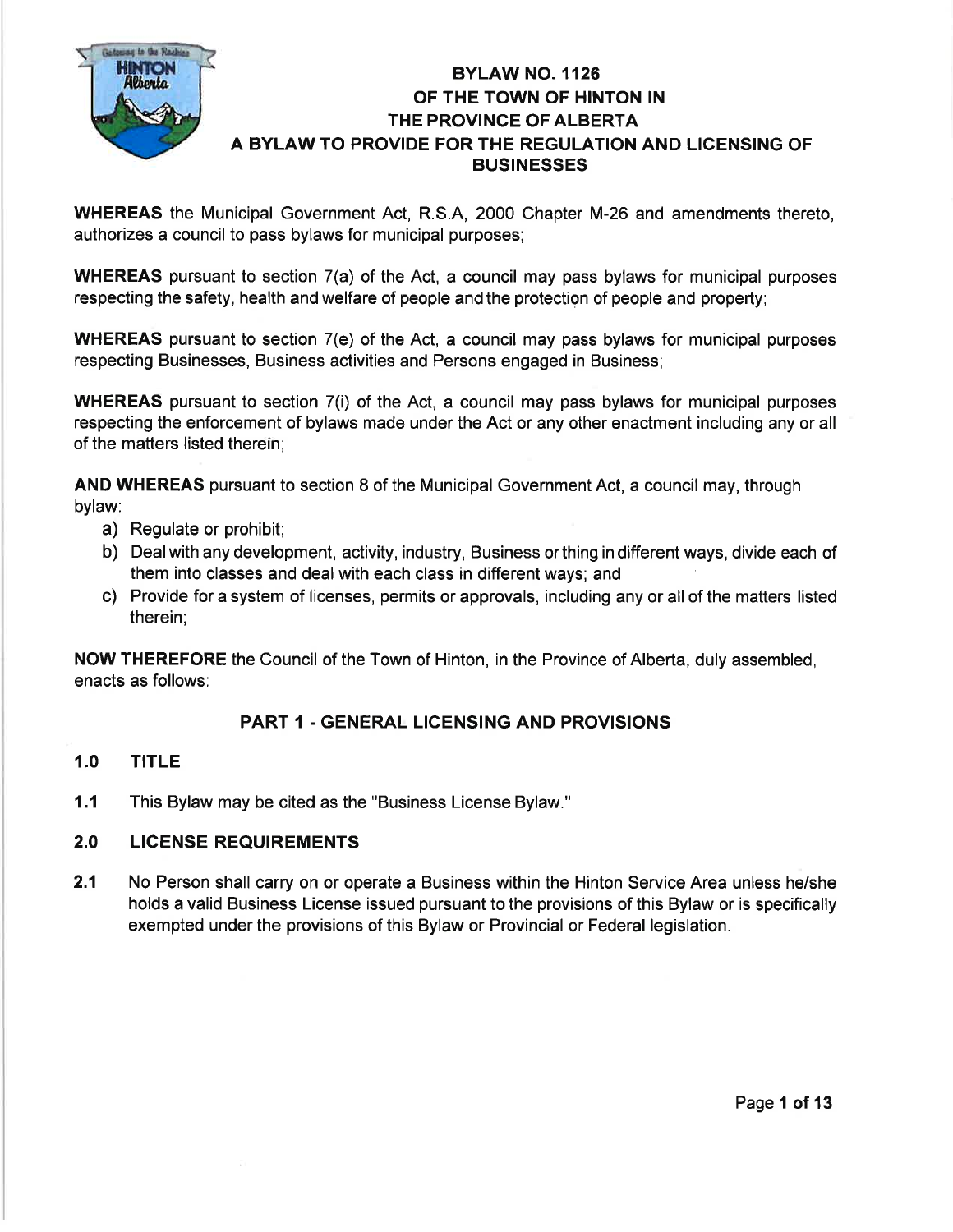#### 3.0 LICENSE APPLICATION

- 3.1 Before the issue or renewal of a License a Person must submit to Hinton
	- 3.1.1 An application form as provided by Hinton;
	- 3:1.2 The applicable License Fee; and
	- 3.1.3 Any additional information required by this Bylaw or any other Hinton Bylaw

#### 4.0 LICENSE FEES

- 4.1 Renewed Business License Fees shall be levied as per Schedule"A."
- 4.2 Business Licenses are levied as follows:
	- **4.2.1** The Fee payable for a Business License issued between January 1 and June 30 shall be the Fees shown on Schedule "A";
	- **4.2.2** The Fee payable for a Business License issued between July 1 and September 30 shall be 50% of theFee shown on Schedule "A";
	- 4.2.3 The Fee payable for a Business License issued between October 1 and December 31 shall be 25% of the Fee shown on Schedule "A"; and
	- 4.2.4 A Temporary Business License Fee shall be levied on any Applicant who conducts Business within Hinton where the duration of the Business activity is on a per day basis. Each Temporary Business License shall be non-refundable and nontransferable.The Business License shall immediately terminate at the end of the timeframe stated on the license. Temporary Business License Fees shall be levied as shown on Schedule "A."
- 4.3 Any balance outstanding beyond 60 days from the date of issue of the invoice shall be subject to the fines listed as per Schedule "A."
- 4.4 A Person may operate up to two Businesses, callings, trades or occupations from any one premise. Any additional Business, calling, trade or occupation thereafter shall require a separate Business License.

#### 5.0 FEE EXEMPTIONS

- 5.1 A Business License is not required for the following
	- 5.1.1 A Charitable or Non-Profit Organization registered under the Sociefies Act, R.S.A 2000 Chapter S-14, and amendments thereto;
	- 5.1.2 Persons that do not operate a Business and provide occasional services where they may receive a remuneration for their services and reimbursement for product costs.
	- 5.1.3 A Business for which the activities are carried out with a Farmer's Market association;
	- 5.1.4 A dentist who is registered with the Alberta Dental Association &College
	- 5.1 .5 A barrister or solicitor as registered under the Law Society of Alberta;and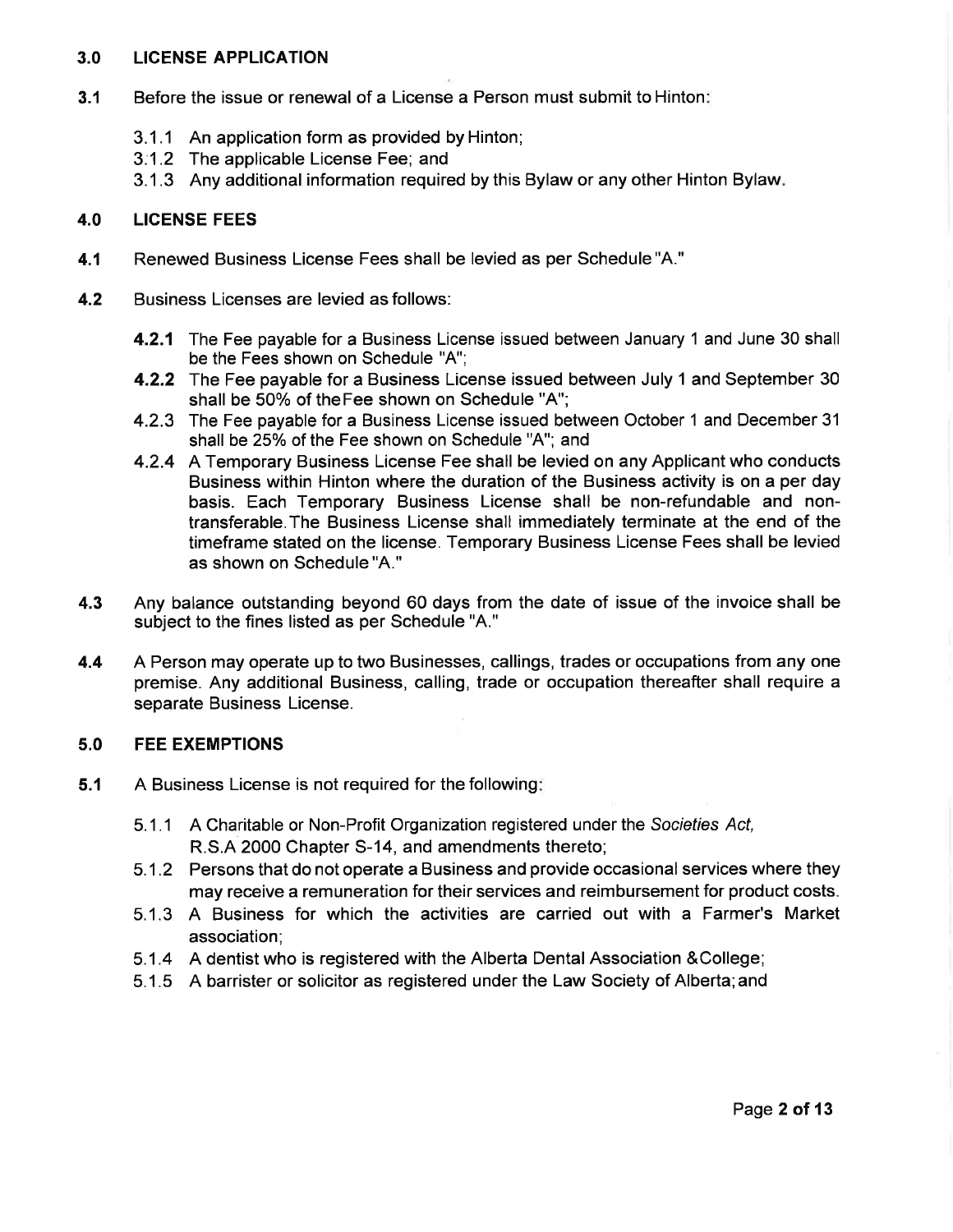- 5.1.6 Any other Business which is excluded from the requirements of this Bylaw by an Act of the Legislature or other Provincial Statute including, but not limited to the following:
	- a) Pharmacy and Drug Act,
	- b) Health Professions Act,
	- c) Chartered Professional Accountants Act,
	- d) lnsurance Act,
	- e) ArchitectsAct,
	- f) Land Surveyors Act, and
	- g) Engineering and Geoscience Professions Act

# 5.0 LICENSE APPROVAL, REFUSAL, SUSPENSION OR REVOCATION

- 6.1 Prior to issuing or renewing a License, the Development Authority and Community Peace Officer may consult with authorities and agencies.
- 6.2 Where a Person intends to carry on Business at a specific premise or location within Hinton, the Person shall, prior to the Development Authority and Community Peace Officer issuing a License, ensure that all necessary approvals required under Hinton's bylaws have been obtained and shall provide satisfactory proof thereof to Hinton.
- 6.3 Where a License has been issued in error without all the necessary approvals required pursuant to this Bylaw, the License may be revoked by the Community Peace Officer.
- 6.4 Development Authority or Community Peace Officer may determine that it is inappropriate to issue a License to a Person where the safety, health or welfare of the public may be at risk due to the issuance of a License.
- Where any certificate, authority, License or other document of qualification under this Bylaw or any other bylaw, or under any statute of Canada or the Province of Alberta is suspended, cancelled, terminated or surrendered, the Community Peace Officershall suspend any License issued under this Bylaw based in whole or in part on the certificate, authority, License or other document of qualification. 6.5

# 7.O INSPECTIONS

7.1 No Person shall attempt to prevent, obstruct or hinder the Community Peace Officer from making an inspection authorized by this Bylaw.

# 8.0 PROVISIONS FOR HAWKERS, PEDDLERS, MOBILE VENDORS & DOOR TO DOOR SALES

8.1 No Person shall commence, or shall carry on or engage in, the Business of Hawker, Peddler or Mobile Vendor or Door to Door Sales on public or private property within Hinton unless and until such Person has landowner consent and is the holder of a Business License issued pursuant to this Bylaw.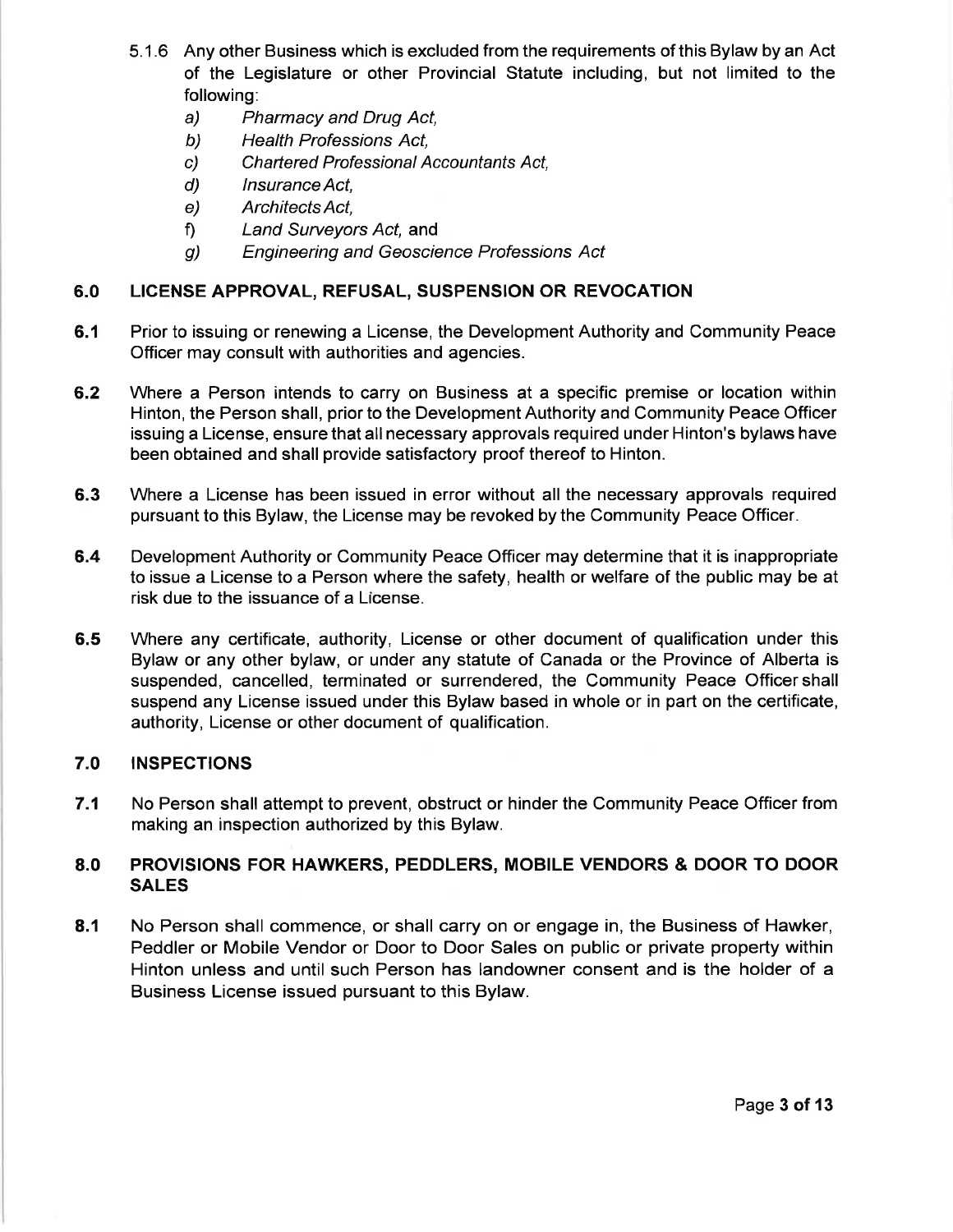8.2 Door-to-Door Sales must be licensed under the Consumer Protections Act Revised Statutes of Alberta 2000, Chapter C-26.3, as amended and the Direct Selling Business Regulation per Service Alberta Requirements. Each salesperson shall require a police information check and vulnerable sectors check priorto application of Business License.

## 9.0 DUTIES OF COMMUNITY PEACE OFFICER

- A Community Peace Officer may commence proceedings by issuing a summons by means of a Provincial Violation Ticket in accordance with Part 2 of the Provincial Offences Procedure Act. R.S.A. 2000 Chapter P-34 as amended where a Community Peace Officer believes on reasonable and probable grounds that a Person has: 9.1
	- 9.1.1 Carried on or operated a Business without a valid and subsisting license issued under this Bylaw;
	- 9.1.2 Violated a Business License condition imposed by a Community Peace Officer; or
	- 9.1.3 Contravened any other provision of this Bylaw.

## 10.0 LICENSE IDENTIFICATION

- 10.1 A Licensee shall:
	- 10.1.1 Post the License in a prominent visible location in the premises;or
	- 10.1.2|f it is not practical to post the License, produce the License forthwith upon request by a Community Peace Officer.
- 10.2 No Person shall reproduce, alter, or deface a License.

## {1.0 TRANSFER OFLIGENSE

- 11.1 An Existing Business License issued under this Bylaw may be transferred upon application to and approval by Hinton in the following circumstances:
	- 11.1.1 When the transfer is from one Licensee to another for the same Business name in the same Business Premises;
	- 11.1.2 When the transfer isfor a change of civic address from one Business Premises to another for the same Licensee and Business; or
	- 11.1.3 lf the new Licensee meets the same requirements as the previous owner in regard to Municipal, Provincial and/or Federal Legislation.

## 12.0 TERM OF LICENSE

12.1 A License issued pursuant to this Bylaw, unless previously suspended or revoked, or as otheruvise specified in this Bylaw, is valid from the date issued stated thereon and shall expire at twelve o'clock midnight on December 31 in the year in which it was issued.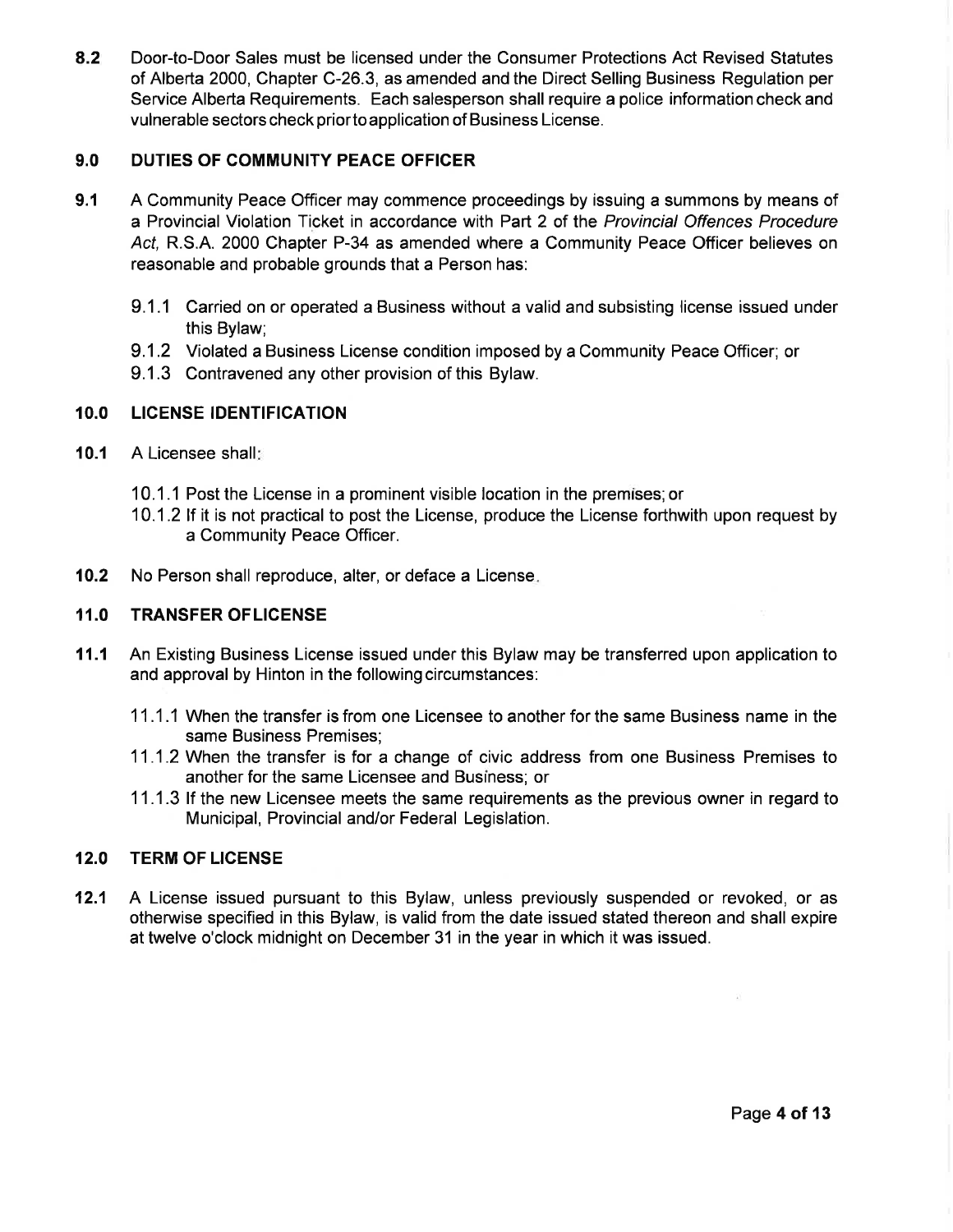## PART II. REGULATIONS PERTAINING TO CANNABIS BUSINESS LICENSE

#### 13.0 CANNABIS BUSINESS LICENSE

- 13.1 A Person or company applying for a license for a Cannabis-Related Business must hold <sup>a</sup> valid License issued by Alberta Gaming and Liquor Commission.
- 13.2 The provisions of this Bylaw do not apply to production and distribution of Cannabis.
- 13.3 Requirements for Cannabis-Related Business applications:
	- 13.3.1 A Person applying for the issuance or renewal of a license to carry on a Cannabis-Related Business where Cannabis is kept or present on the premises must:
		- a) Make application to Hinton on the form provided for that purpose,
		- b) Pay to Hinton the applicable license Fee,<br>c) Provide a security plan for the premise
		- Provide a security plan for the premises that, in the opinion of Hinton, describes adequate security measures to mitigate risk of theft or robbery at the premises,
		- d) Provide proof of a security alarm contract (by a third party) that includes monitoring at all times during the period for which the license is being sought,
		- e) Provide proof of ownership or legal possession of the premises, and provide a current criminal record check and a vulnerable sector check for:
			- i) The Applicant,
			- ii) lf the Applicant is a corporation, each shareholder, officer and director, and
			- iii) Each on-site manager and/or employee, and
		- f) Applications for the issuance of a new Business License for a Retail Cannabis Store shall be circulated to Hinton's Bylaw, RCMP and Fire Departments, Alberta Health Services, and other relevant agencies or departments as required for referral and consultation.
	- 13.3.2 Each issuance of a new Business License requires an updated police information check and vulnerable sectors check for each on-site manager, and/or employee, officer, director or shareholder of the Licensee.

## 14.0 AUTHORITY TO REFUSE A LICENSE

- 14.1 Hinton may suspend or refuse to issue or renew a license for a Retail Cannabis store if the Applicant or Licensee, or a shareholder, officer and/or employee, director or on- site manager of the Applicant or Licensee:
	- 14.1.1 Was convicted, found guilty of, or liable for any contravention or offence relating to the conduct of a Business similar to that towhich the license relates;
	- 14.1.2 Was convicted, found guilty of, or liable for any contravention or offence in Hinton against this Bylaw or against any bylaw authorizing the issuance of a Business License or regulating the conduct of a Business; or
	- 14.1.3 Was guilty of misrepresentation, nondisclosure or concealment of any material fact relating to the subject matter of the license or required to be stated in the application.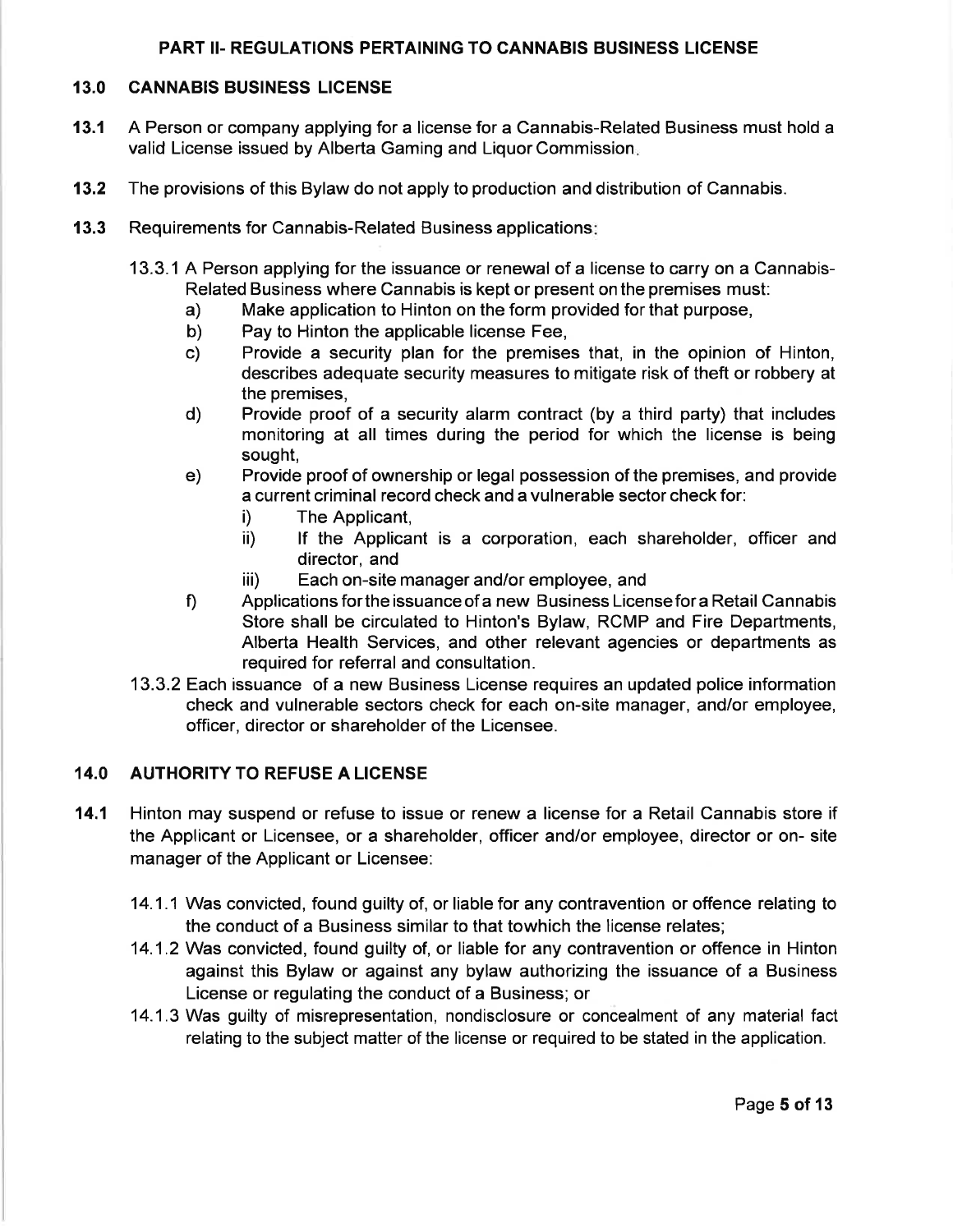## 15.0 FURTHER REQUIREMENTS FOR ALL CANNABIS.RELATED BUSINESSES

- '15.1 A Person carrying on a Cannabis-Related Business mustnot:
	- 15.1 .1 Allow a Person under the age of 18 on the premises;
	- 15.1 .2 Advertise or promote the use of Cannabis to a Person under the age of 18;
	- 15.1.3Allow a Person to smoke, vape, consume or otherwise ingest Cannabis or products containing Cannabis on the premises; or
	- 15.1.4 Display any advertising or sign that is visible from outside of the premises except for a maximum of two signs which display no images, are in a size as permitted under the Land Use Bylaw, and contain only:
		- a) Alpha-numeric characters, and
		- b) The Business name.

## 16.0 REQUIREMENTS FOR RETAIL CANNABIS

- 16.1 ln addition to the requirements of section 13.3.1 and Licensing Fee under Schedule "A," a Person carrying on the Business of a storefront for Retail Cannabis must:
	- 16.1.1 Prominently display a sign on the premises indicating that no Persons under 18 years of age are permitted on the premises;
	- 16.1.2 Not use the premises to carry on Business other than the Cannabis-Related Business and accessory uses;
	- 16.1.3 Ensure that windows on any street frontage of the premises are not blocked by translucent or opaque material, artwork, posters, shelving, display cases or similar elements; and
	- 16.1.4The hours of operations shall be per Alberta Gaming Liquor and Cannabis Regulations as amended.
- 16.2 Any Business that keeps Cannabis on the premises is subject to Land Use Bylaw 1088 Section 3-82 as amended.

#### PART III- ENFORCEMENT

## 17.0 OFFENCE

17.1 A Person who contravenes this Bylaw is guilty of an offence.

### 18.0 CONTINUING OFFENCE

18.1 ln the case of an offence that is of a continuing nature, a contravention constitutes a separate offence in respect of each day, or part of a day, on which it continues and a Person guilty of such an offence is liable to a fine as per Schedule "B" of this Bylaw in an amount not less than that established by this Bylaw.

#### 19.0 FINES & PENALTIES

19.1 Should a Person not pay the penalty provided or contravene any section of this Bylaw anda prosecution has been entered against him/her, he/she shall be liable on summary conviction to the penalties legislated under section 566 of the Act, in addition to any License Fee he/she may be required to pay.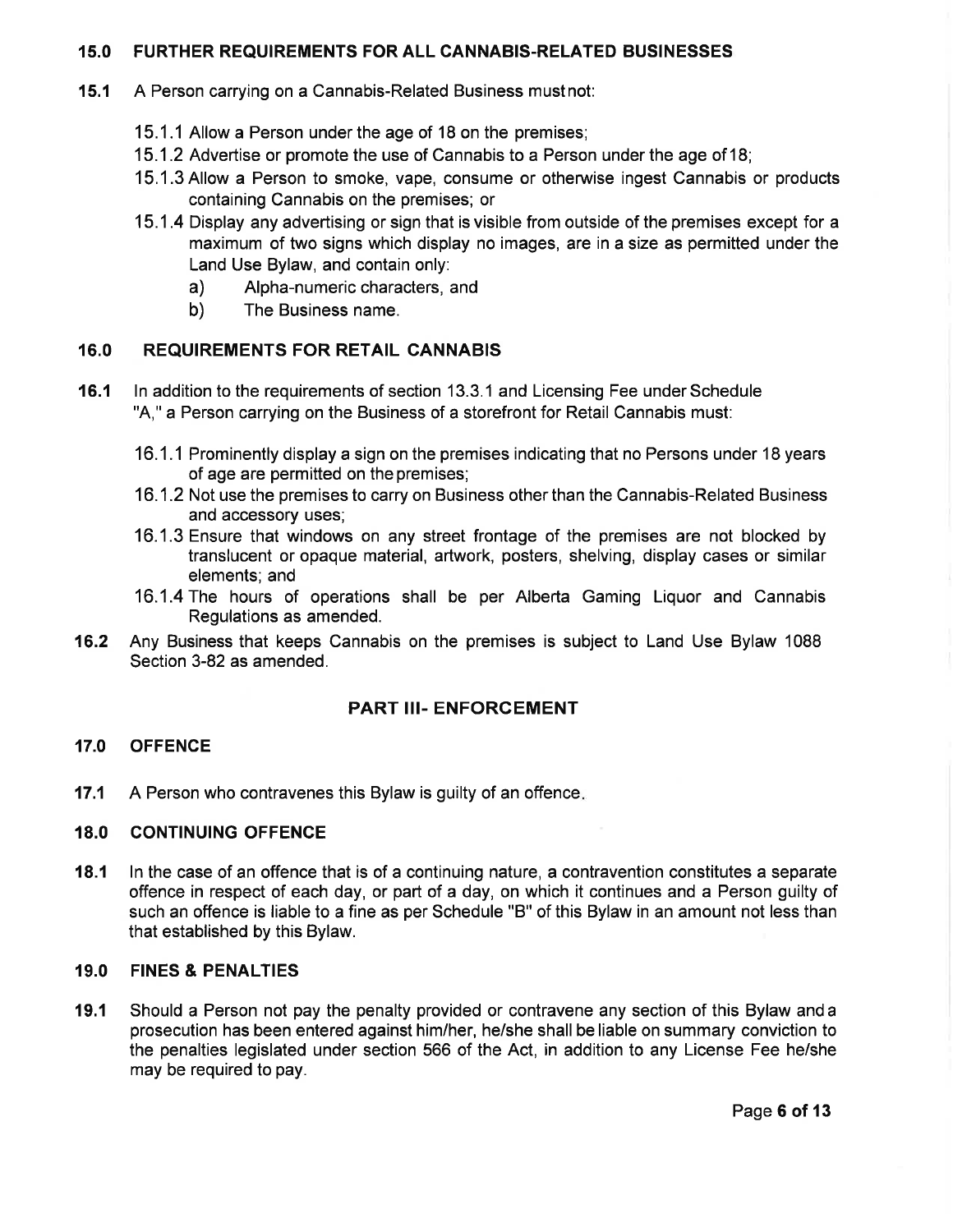#### 2O.O PROVINCIAL VIOLATION TICKET

- 20.1 In those cases where the annual renewal Business Licenses invoice has been issued and has not been paid within the prescribed time, a Community Peace Officer is hereby authorized and empowered to issue a Provincial Violation Ticket pursuant to Part 2 of the Provincial Offences Procedure Act, R.S.A. 2000 Chapter P-34 as amended per Schedule "A".
- 20.2 Notwithstanding section 20.1, a Community Peace Officer is hereby authorized and empowered to immediately issue a Provincial Violation Ticket pursuant to Part 2 of the Provincial Offences Procedure Acl R.S.A. 2000 Chapter P-34, as amended, to any Person whom the Community Peace Officer has reason to believe has contravened any provision of this Bylaw.

## 21.0 PAYMENT IN LIEU OF PROSECUTION

21.1 Where a Provincial Violation Ticket is issued pursuant to this Bylaw, the Person to whom the Provincial Violation Ticket is issued may, in lieu of being prosecuted for the offence, pay to the Province the penalty specified within the time period indicated on the Provincial Violation Ticket.

#### 22.0 PROOF OF EXEMPTION

22.1 The onus of proving that a Person is exempt from the provisions of this Bylaw requiring a License is on the Person alleging the exemption.

## 23.0 PROOF OF BUSINESS

23.1 In a prosecution for a contravention of section 2.1 of this Bylaw for carrying on a Business without a License, proof of one transaction in the Business or that the Business had been advertised is sufficient to establish that a Person is carrying on the Business.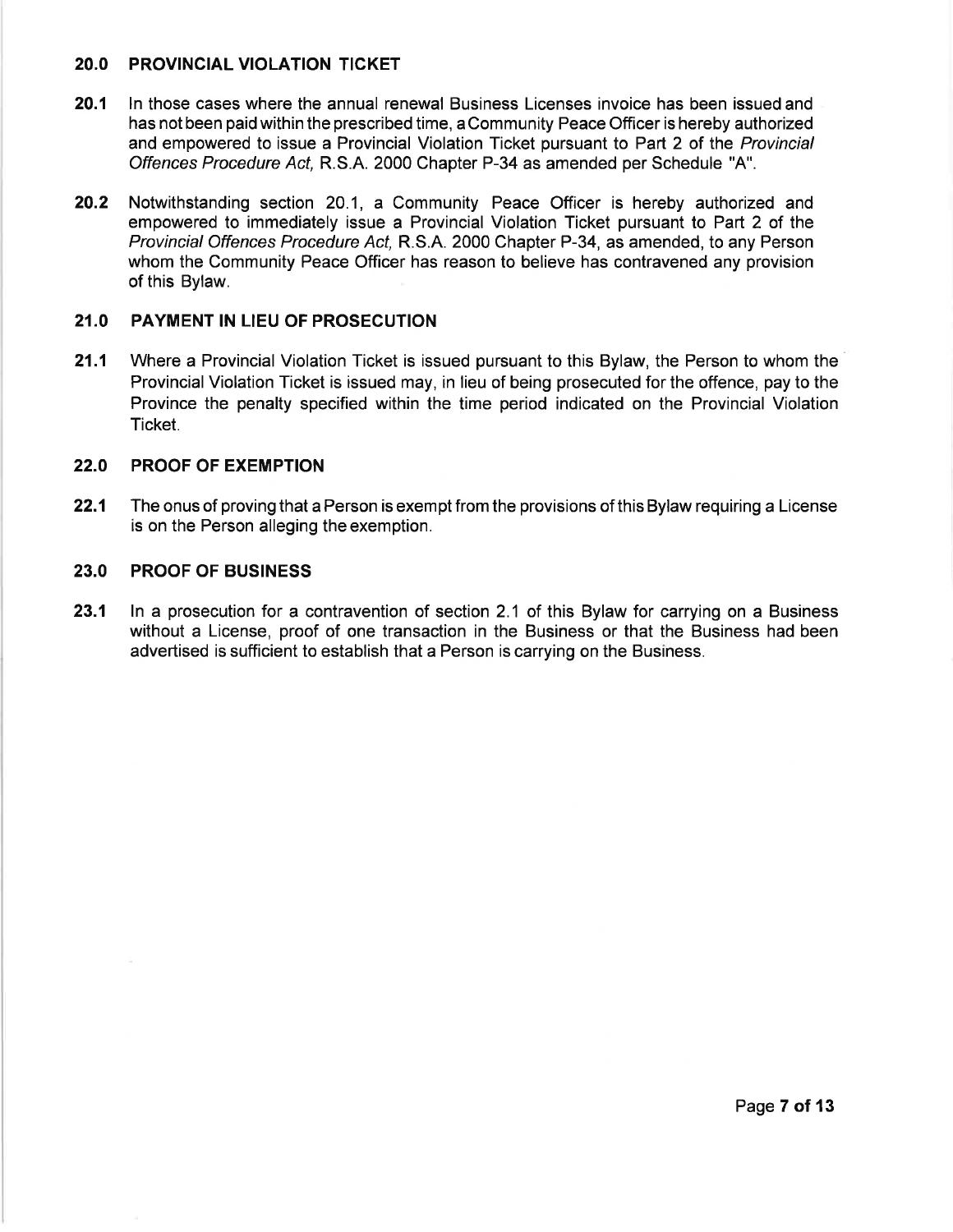### PART IV.INTERPRETATION & DEFINITION

#### 24.0 INTERPRETATIONS

- 24.1 In this Bylaw, words have the meanings set out in the Act, except as defined in section 24.9 to 24.41, unless context otherwise requires.
- 24.2 Terms which are not defined in this Bylaw will, where the context permits, have the meaning assigned to them by the Land Use Bylaw, the Act, the *Interpretation Act*, R.S.A 200 Chapter 1-8 as amended, or a standarddictionary, whichever applies.
- 24,3 Nothing in this Bylaw relieves a Person from complying with any Federal or Provincial law or regulation, other bylaw or any requirement of any lawfulpermit, order or License.
- 24.4 Every provision of this Bylaw is independent of all other provisions and if any provision of this Bylaw is declared invalid for any reason by a court of competent jurisdiction, all other provisions of this Bylaw shall remain valid andenforceable.
- 24.5 All schedules attached to this Bylaw shall form part of this Bylaw
- 24.6 Any headings or subheadings in this Bylaw are included for guidance purposes and convenience only and shall not form part of this Bylaw.
- 24.7 Specific references to laws in this Bylaw are meant to refer to the current laws applicable within the Province of Alberta as at the time this Bylaw was enacted and as they are amended from time to time, including successor legislation.

## 24.8 DEFINITIONS

- 24.9 Act: The Municipal Government Act, R.S.A 2000 Chapter M-26, of the Province of Alberta, as amended, and the regulations enacted thereunder.
- 24.10 Applicant: a Person who is lawfully entitled to make, and makes, an application for any document, approval, Development Permit, other permit or other thing that may be issued, made or done under the authority of this Bylaw.
- 24.11 Business includes
	- 24.11.1 A commercial, merchandising or industrial activity or undertaking;
	- 24.11.2 A profession, trade, occupation, calling or employment; or
	- 24.11.3 An activity providing goods and services including but not limited to: profit generating special events, food trucks, street vendors, Peddlers, Hawkers, Markets, or carnival or circus, whether or not for profit and however organized or formed, including a co-operative or association of Persons.
- 24.12 Business License: a Business License to be issued, pursuant to this Bylaw, for the purpose of licensing any Business operating within Hinton.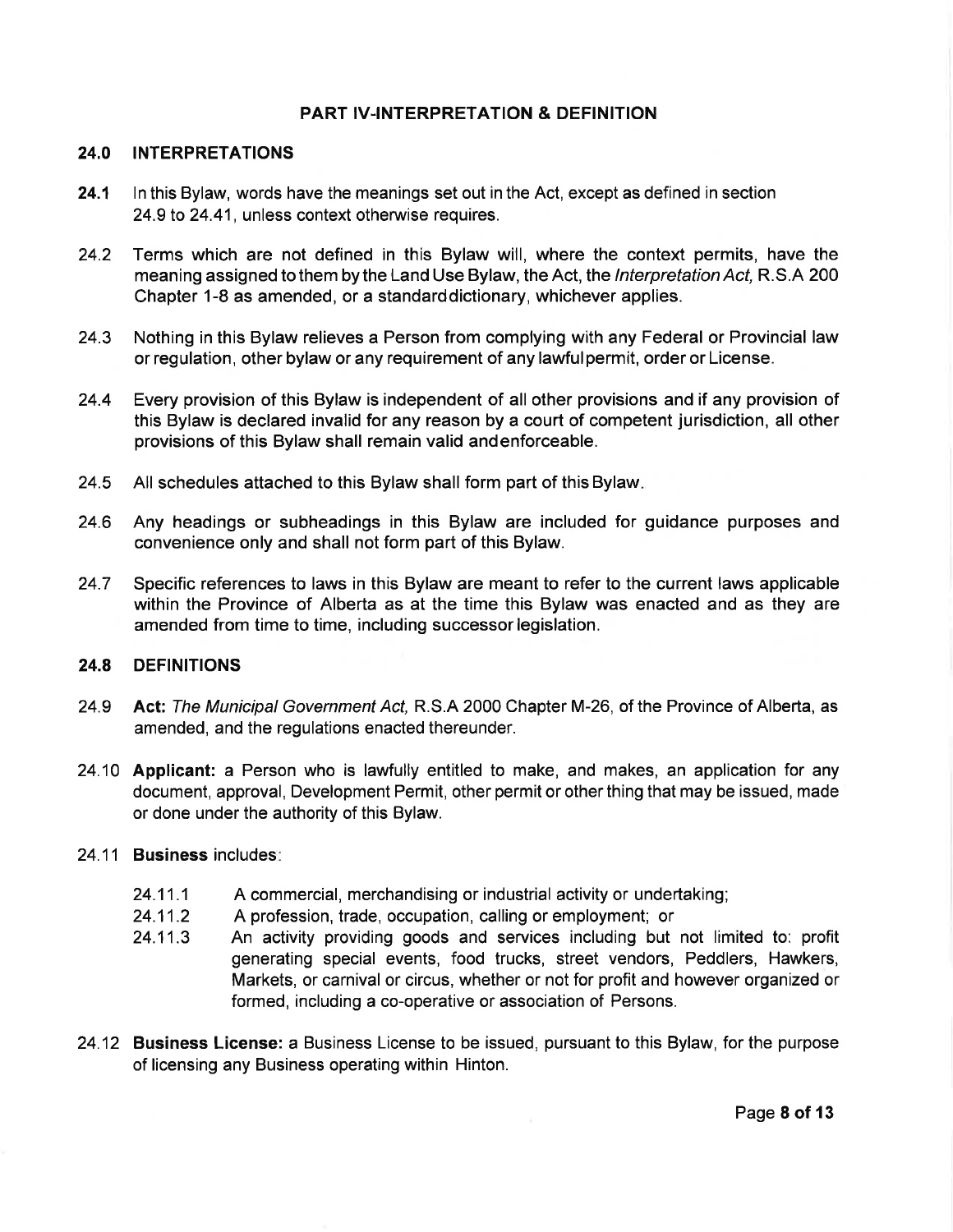- 24.13 Business Premises: any store, office, dwelling, warehouse, yard, building, enclosure orother place occupied, or capable of being occupied, forthe purpose of carrying on a Business and in which place the carrying on of a Business is a permitted or a discretionary use under the Land Use Bylaw.
- 24.14 Bylaw: unless otherwise stated means this Business License Bylaw 1126 as amended.
- 24.15 Calendar Year: in relation to any Business License issued under the provisions of this Bylaw, means a period of 365 consecutive days commencing on January 1 and ending on December 31.
- 24.16 Cannabis: Cannabis plant, fresh Cannabis, dried Cannabis, Cannabis oil and Cannabis plant seeds and any other substance defined as Cannabis in the Cannabis Act (Canada) and its regulation, as amended from time to time.
- 24.17 Cannabis-Related Business: carrying on of activitywhere
	- 24.17.1 The use of Cannabis for medical or any other purpose is advocated or promoted
	- 24.17.2 Cannabis or paraphernalia used in the consumption or Cannabis are sold or otherwise provided to Persons for any purpose; or
	- 24.17.3 Cannabis is stored for a purpose of sale or distribution.
- 24.18 Charitable or Non-Profit Organization: an organization defined pursuant to Charitable Fund-Raising Act, R.S.A 2000 Chapter C-9 as amended and registered as such.
- 24.19 Chief Administrative Officer: the Person appointed by Council to the position of chief administrative officer of Hinton.
- 24.20 Gommunity Peace Officer includes:
	- 24.20.1 A member of the Royal Canadian Mounted Police;
	- 24.20.2 A Bylaw Enforcement Officer;or
	- 24.20.3 A Community Peace Officer.
- 24.21 Council: The Municipal Council for Hinton of Hinton in the Province of Alberta, as duly elected and defined in the Act.
- 24.22 Development Authority: a Person or body who is authorized to exercise Development Powers and perform duties on behalf of Hinton as per Land Use Bylaw 1088 Section 2-1.
- 24.23 Development Permit: a document issued by a Development Authority authorizing a Development and includes, where applicable, a plan or drawing or a set of plans or drawings, specifications or other documents, and the conditions of approval. A Development Permit is separate and distinct from a Building Permit under the Land Use Bylaw.
- 24.24 Door to Door Sales: means all Person(s) soliciting, advertising or selling products or services in a manner that involves going door to door to residential or businesses.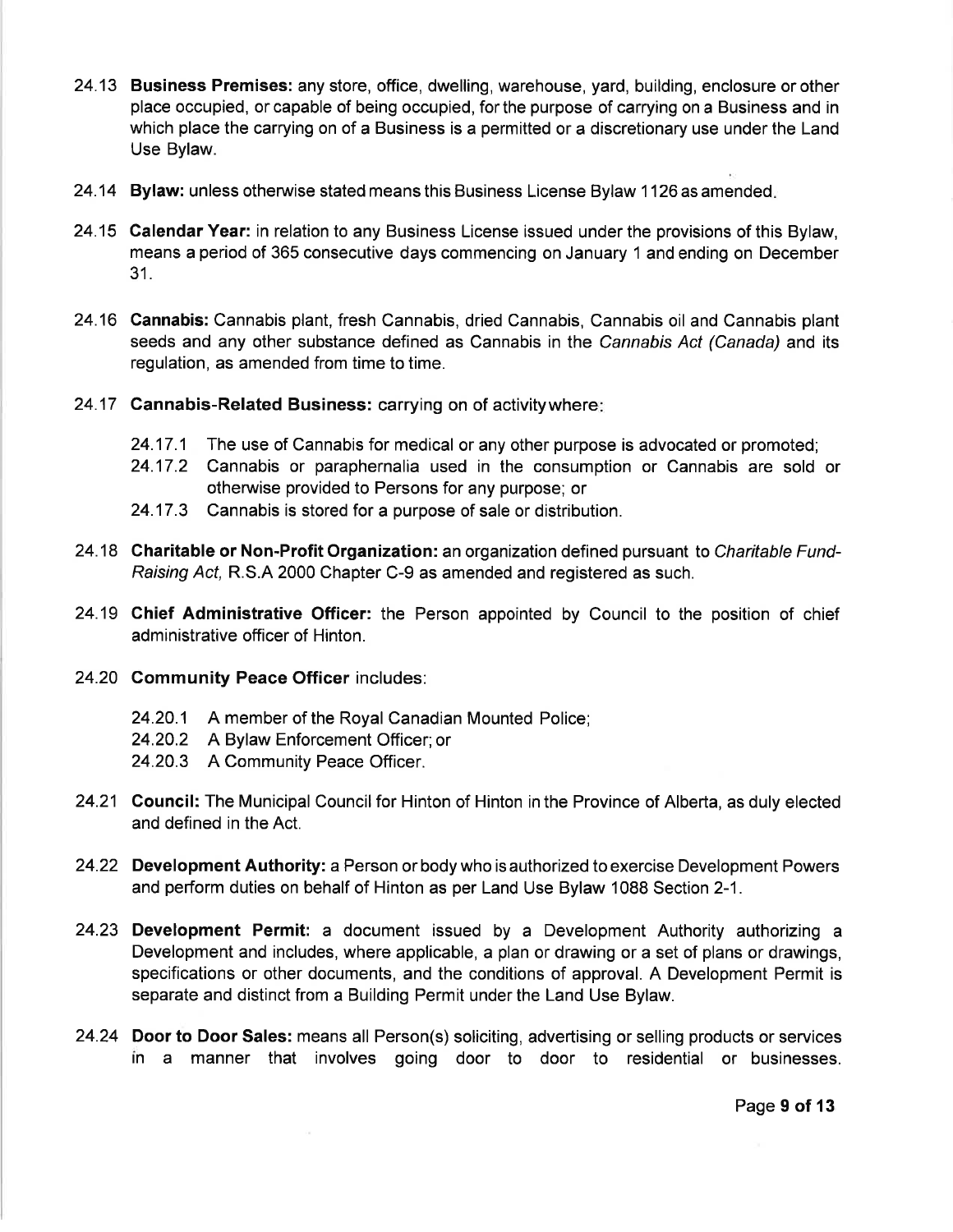- 24.25 Fee: the monetary amount levied on each application for a Business License as set out in this Bylaw.
- 24.26 Hawker or Peddler: any Person who:
	- 24.26.1 Offers or exposes for sale to any Person by means of samples, patterns, cuts or blueprints, Merchandise or a service, or both, to be afterwards delivered in and shipped into Hinton to the customer;
	- 24.26.2 Sells Merchandise or a service, or both, on the streets or roads or elsewhere other than at a building that is a permanent place of Business;or
	- 24.26.3 Does not have a permanent place of Business in Hinton.
- 24.27 Hinton: the Municipal Corporation of the Town of Hinton in the Province of Alberta, and/or the area contained within the corporate boundaries of said municipality, as the context may require.
- 24.28 Hinton Service Area: includes Hinton and 13 rural communities: Aspen Heights, Brule, Cadomin, Carldale, Entrance, Folding Mountain, Grandview Estates, Mountain View Estates, Maskuta Estates, Obed, Old Entrance, Overlander and Seabolt Estates.
- 24.29 Home Occupation: as defined in the Land Use Bylaw.
- 24.30 Home-Based Business: as defined in the Land Use Bylaw.
- 24.31 Land Use Bylaw: the Hinton Land Use Bylaw 1088 as amended from time to time.
- 24.32 Licensee: a Person holding a valid license issued pursuant to this Bylaw.
- 24.33 Market: a development used for the sale of new or used goods, crafts and food products by multiple vendors renting tables and space either in or out of an enclosed Building. Vendors may vary from day to day, although the general layout to be rented out stays the same.
- 24.34 Merchandise: commodities or goods that are bought and sold in a Business
- 24.35 Mobile Vendor: any Person selling goods, food, amusements or services from a mobile motor vehicle, trailer, orsimilar structure that is designed for offering the sale of goods, food, or services.
- 24.36 Non-Resident: a Person who is not a resident of the Hinton Service Area.
- 24.37 Person: an individual, a group of individuals, a corporation, firm, partnership, proprietorship, association, society or co-operative.
- 24.38 Prime/Principal Gontractor: the Business of accepting contracts for a service, construction, alteration and repair of buildings or structures of any kind and the Person or firm engaged in such Business and is responsible for the day-to-day oversight of <sup>a</sup> construction site, management of vendors and trades, and communication of information to involved parties throughout the course of a building project.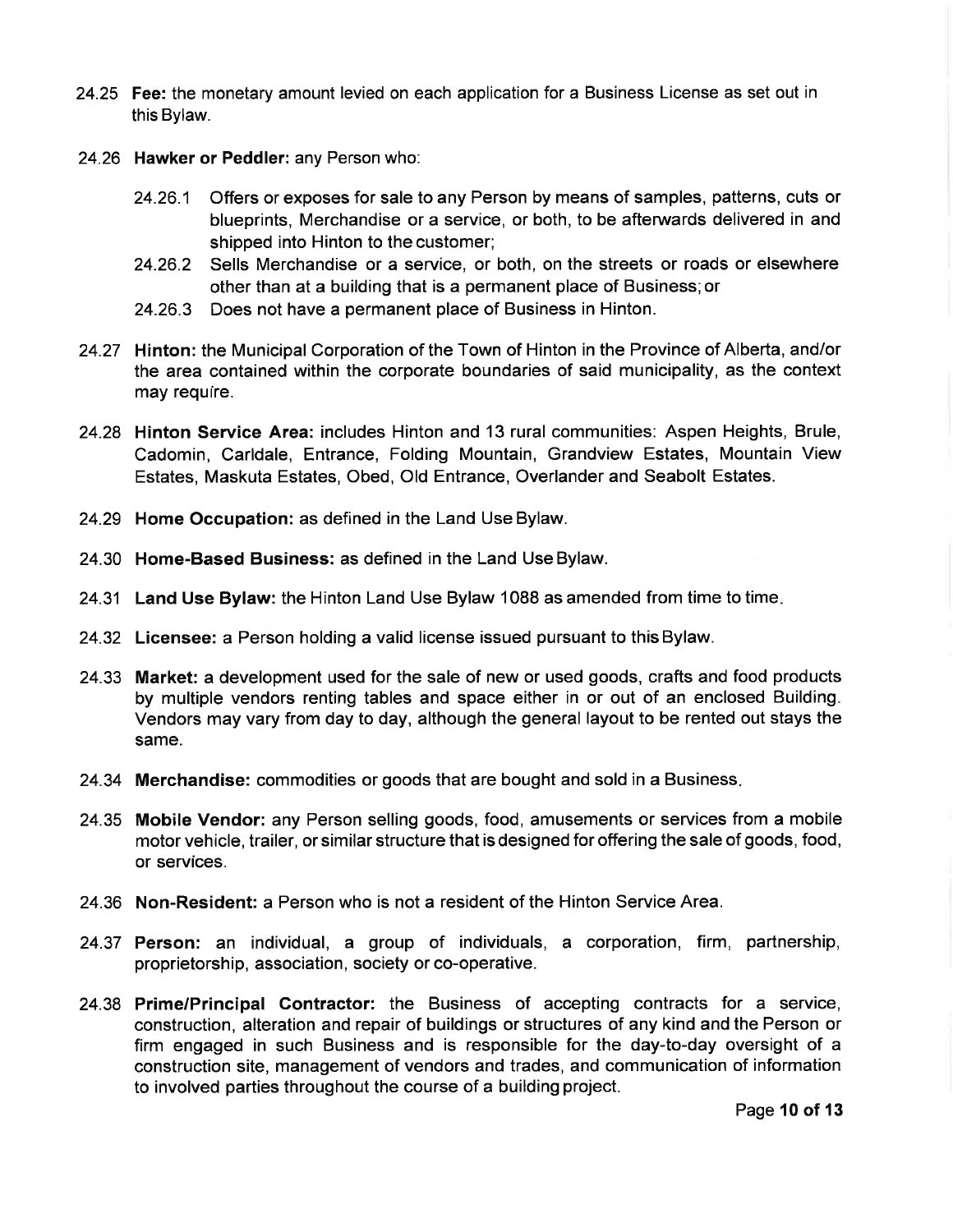- 24.39 Region: the area beyond our defined community. See Hinton Service Areadefinition in section 24.28.
- 24.40 Retail Cannabis: a development used for the retail sale of Cannabis that is authorized by provincial or federal legislation.
- 24.41 Provincial Violation Ticket: a violation ticket or similar document issued pursuant to Part 2 or Part 3 of the Provincial Offences Procedure Act, R.S.A 2000 Chapter P-34, as amended.
- 25.0 REPEAL
- 25.1 Business License Bylaw 1020 is repealed

### 26.0 ENACTMENT

26.1 This Bylaw shall come into force and effect when it received third reading and is duly signed.

READ a First time this 21<sup>st</sup> day of April, 2020.

READ a Second time this 21<sup>st</sup> day of April, 2020.

READ a Third and final time this 21<sup>st</sup> day of April, 2020.

Mayor

islative Clerk

Page 11 of 13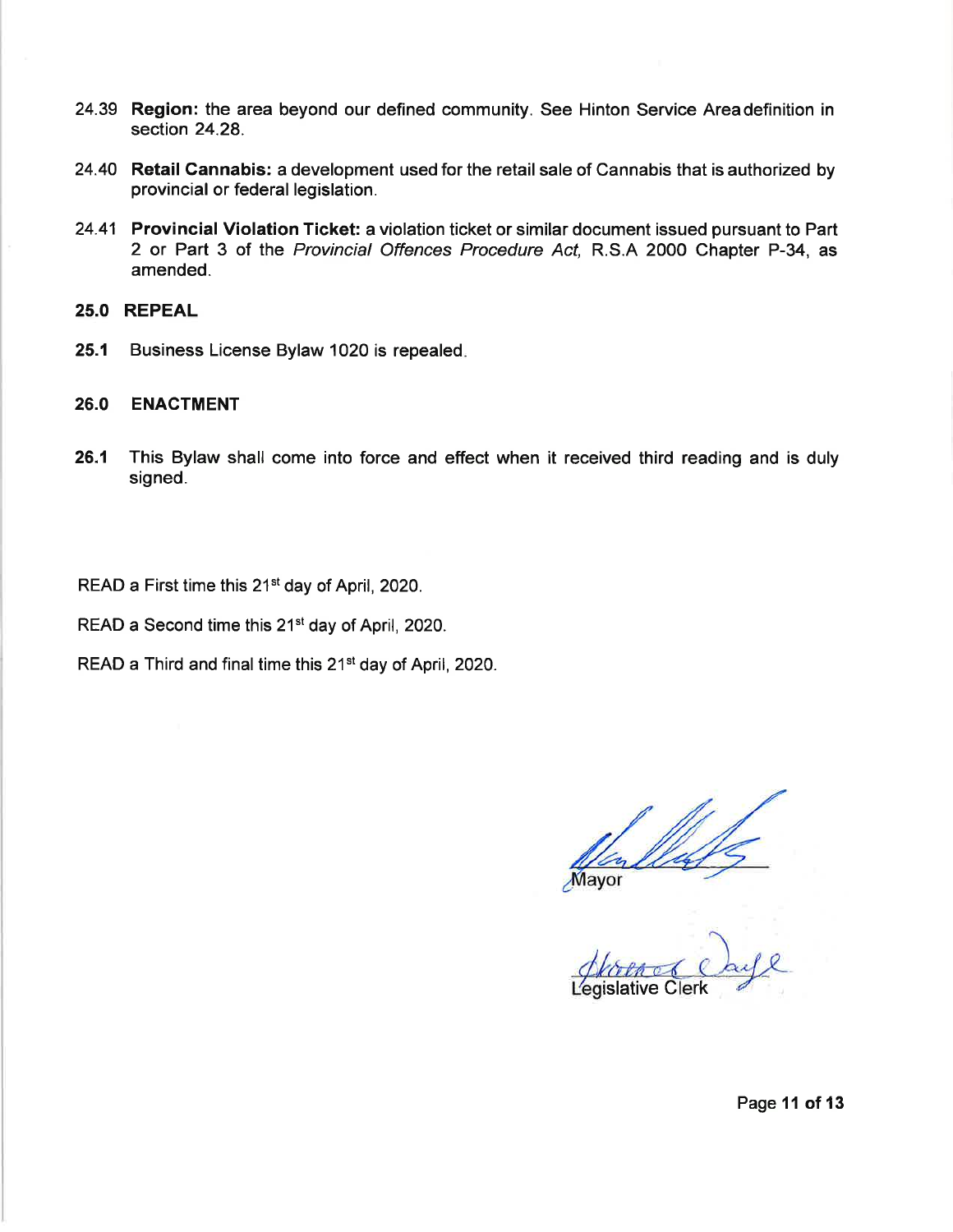# TOWN OF HINTON BUSINESS LICENSE BYLAW 1126 SCHEDULE "A"

| <b>BUSINESS LICENSE FEES</b>                                                                                                                                                                                   |                       |                                                                |  |
|----------------------------------------------------------------------------------------------------------------------------------------------------------------------------------------------------------------|-----------------------|----------------------------------------------------------------|--|
| Home-Based Business/Home Occupation                                                                                                                                                                            |                       | \$160.00 per Calendar Year                                     |  |
| <b>Commercial/Industrial Business</b>                                                                                                                                                                          |                       | \$160.00 perCalendar Year                                      |  |
| <b>Regional Resident</b>                                                                                                                                                                                       |                       | \$160.00 per Calendar Year                                     |  |
| Non-Resident                                                                                                                                                                                                   |                       | \$285.00 per Calendar Year                                     |  |
| Hawker/Peddler                                                                                                                                                                                                 |                       | \$200.00 per Calendar Year<br>\$50.00 for 3 Consecutive Months |  |
| Prime/Principal Contractor(+ more than 3 sub trades)                                                                                                                                                           |                       | \$500.00 per Calendar Year                                     |  |
| Temporary (not to exceed 7 days)                                                                                                                                                                               |                       | \$25.00 per Day                                                |  |
| If a Business with a current Business License closes prior to July 1 on any License year, a<br>refund of 50% the Fee as set out above shall be refunded to the Business owner upon<br>request of the Licensee. |                       |                                                                |  |
| <b>BUSINESS LICENSE LEVIED AS FOLLOWS</b>                                                                                                                                                                      |                       |                                                                |  |
| July - September                                                                                                                                                                                               | 50% of the Annual Fee |                                                                |  |
| <b>October-December</b>                                                                                                                                                                                        | 25% of the Annual Fee |                                                                |  |
| <b>FINES FOR LATE PAYMENT OF ANNUAL RENEWALS</b>                                                                                                                                                               |                       |                                                                |  |
| After 60 days<br>٠,                                                                                                                                                                                            |                       | \$250.00                                                       |  |
| After 90 days                                                                                                                                                                                                  |                       | \$500.00                                                       |  |
| After 120 days                                                                                                                                                                                                 |                       | \$750.00                                                       |  |
| <b>FEE EXEMPTION</b><br>$\alpha$                                                                                                                                                                               |                       |                                                                |  |
| Refer to Section 5.0 of Bylaw                                                                                                                                                                                  |                       |                                                                |  |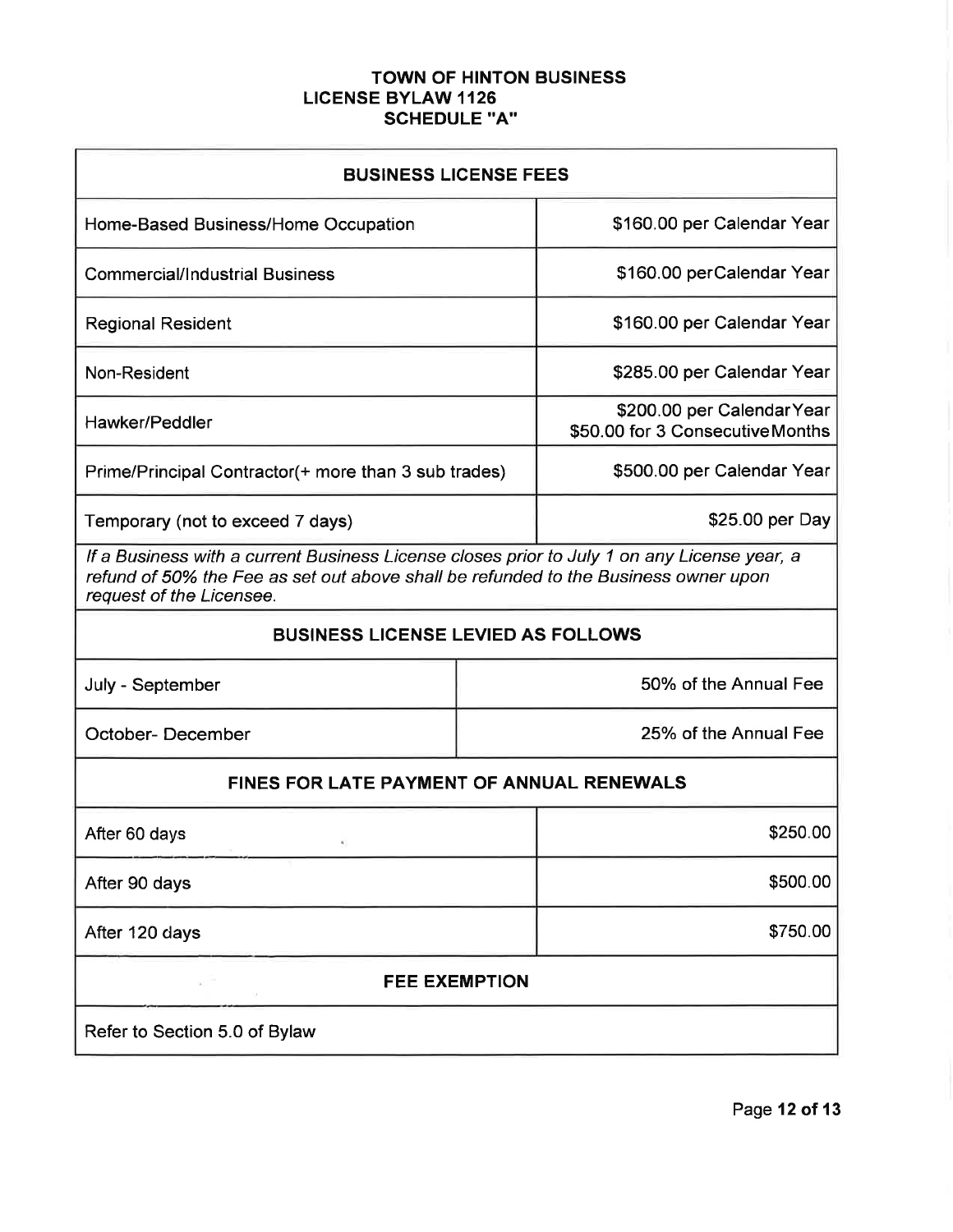# TOWN OF HINTON **BUSINESS LICENSE BYLAW1126** SCHEDULE "B"

| <b>SPECIFIED PENALTIES FOR BREACH OF BYLAW</b> |          |  |
|------------------------------------------------|----------|--|
| <b>First Offence</b>                           | \$250.00 |  |
| <b>Second Offence</b>                          | \$500.00 |  |
| <b>Third and Subsequent Offence</b>            | \$750.00 |  |